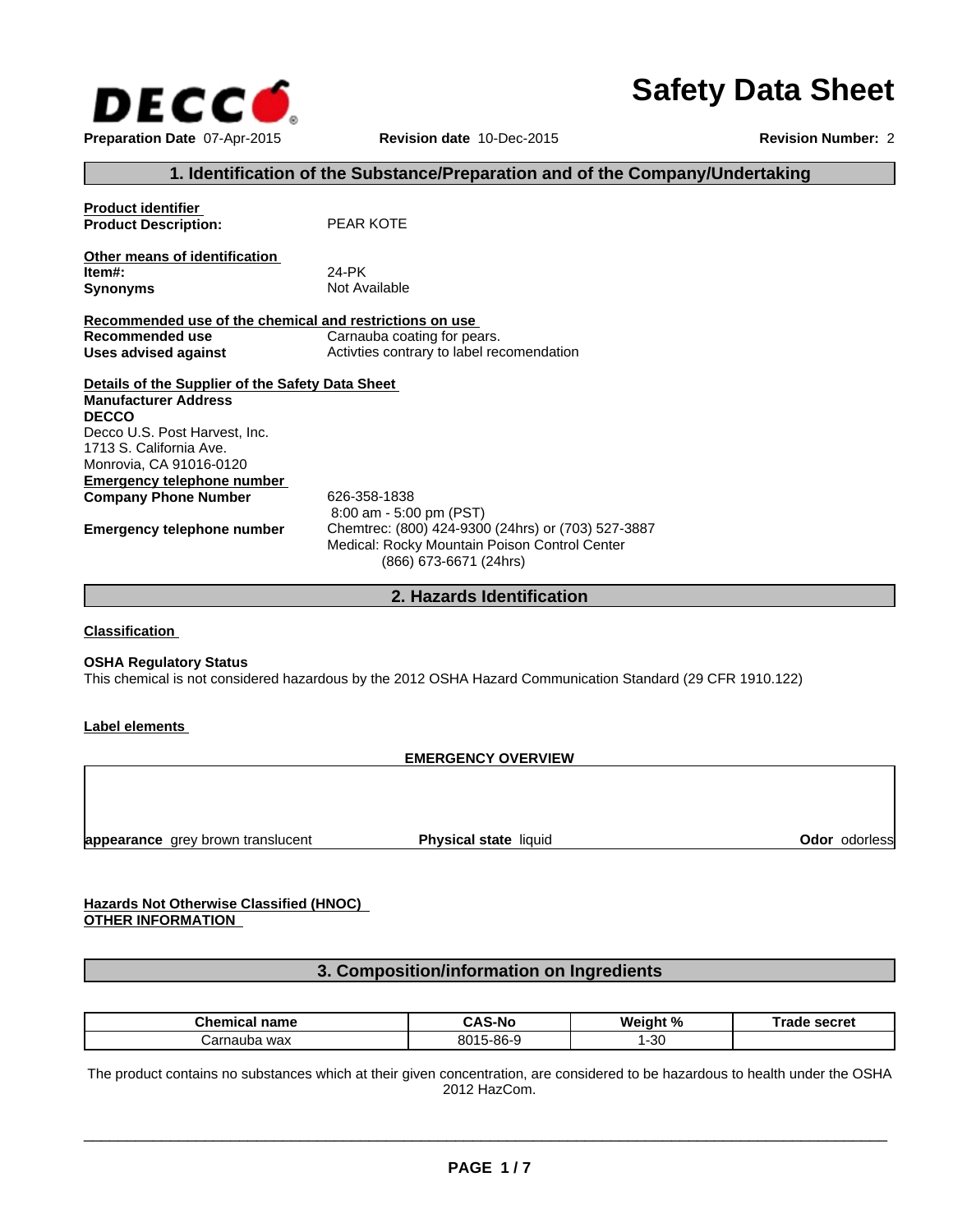#### **4. First aid measures**

 $\overline{\phantom{a}}$  ,  $\overline{\phantom{a}}$  ,  $\overline{\phantom{a}}$  ,  $\overline{\phantom{a}}$  ,  $\overline{\phantom{a}}$  ,  $\overline{\phantom{a}}$  ,  $\overline{\phantom{a}}$  ,  $\overline{\phantom{a}}$  ,  $\overline{\phantom{a}}$  ,  $\overline{\phantom{a}}$  ,  $\overline{\phantom{a}}$  ,  $\overline{\phantom{a}}$  ,  $\overline{\phantom{a}}$  ,  $\overline{\phantom{a}}$  ,  $\overline{\phantom{a}}$  ,  $\overline{\phantom{a}}$ 

## **FIRST AID MEASURES**

| Eye contact                                                        | Hold eye open and rinse slowly and gently with water for 15 - 20 minutes. Remove contact<br>lenses, if present, after 5 minutes, then continue rinsing eye. Call a poison control center or<br>doctor for treatment advice. |
|--------------------------------------------------------------------|-----------------------------------------------------------------------------------------------------------------------------------------------------------------------------------------------------------------------------|
| <b>Skin contact</b>                                                | Take off contaminated clothing. Rinse skin immediately with plenty of water for 15-20<br>minutes. Call poison control center or doctor for treatment advice.                                                                |
| <b>Inhalation</b>                                                  | If breathing is irregular or stopped, administer artificial respiration. MAY CAUSE ALLERGIC<br>RESPIRATORY REACTION. Call a poison control center or doctor for further treatment<br>advice.                                |
| Ingestion                                                          | Call a physician or poison control center immediately. Clean mouth with water. Call a<br>physician or poison control center for treatment advice. Never give anything by mouth to an<br>unconscious person.                 |
| <b>Most Important Symptoms and Effects, Both Acute and Delayed</b> |                                                                                                                                                                                                                             |
| <b>Most Important Symptoms and</b><br><b>Effects</b>               | No information available.                                                                                                                                                                                                   |
|                                                                    | Indication of Any Immediate Medical Attention and Special Treatment Needed                                                                                                                                                  |
| Notes to physician                                                 | No information available.                                                                                                                                                                                                   |

## **5. Fire-fighting measures**

#### **Suitable extinguishing media**

Use extinguishing measures that are appropriate to local circumstances and the surrounding environment.

**Unsuitable extinguishing media** No information available.

#### **Specific hazards arising from the chemical**

No information available.

**Hazardous combustion products**Avoid breathing fumes from fire exposed material.

#### **Explosion data**

## **Protective equipment and precautions for firefighters**

Use personal protective equipment. As in any fire, wear self-contained breathing apparatus pressure-demand, MSHA/NIOSH (approved or equivalent) and full protective gear.

#### **6. Accidental release measures**

#### **Personal precautions, protective equipment and emergency procedures**

**Personal Precautions** Avoid contact with the skin and the eyes. Use personal protective equipment. **Environmental Precautions Environmental precautions** Consult a regulatory specialist to determine appropriate state or local reporting requirements, for assistance in waste characterization and/or hazardous waste disposal and other requirements listed in pertinenet environmental permits.

Methods and material for containment and cleaning up<br>
Soak up with inert absorbent material (e.g. sand, silica gel, acid binder, universal binder,<br>
sawdust). Sweep up and shovel into suitable containers for disposal. **Methods for Clean-Up** Soak up with inert absorbent material (e.g. sand, silica gel, acid binder, universal binder, sawdust). Sweep up and shovel into suitable containers for disposal.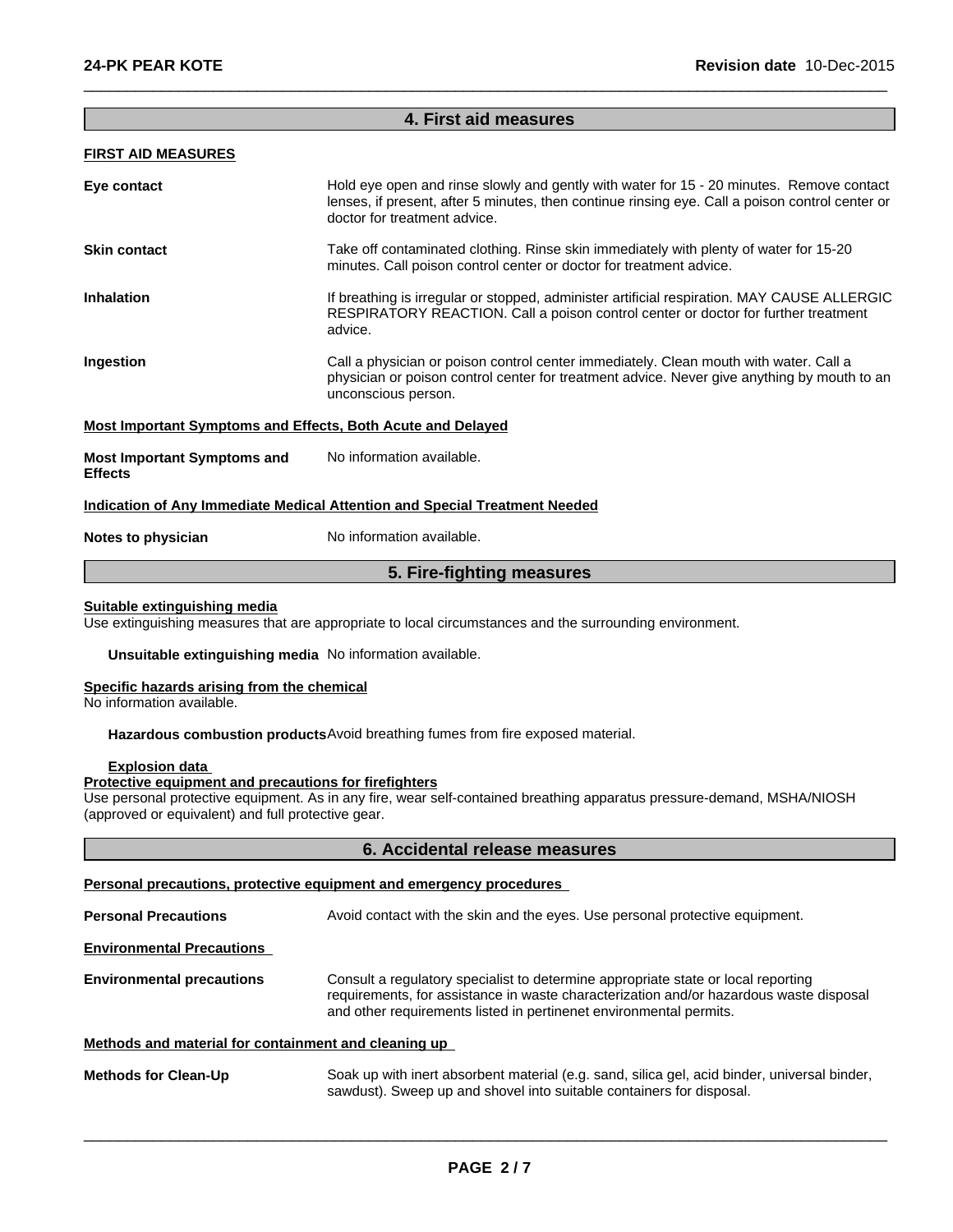|                                                              | 7. Handling and Storage                                                                                                                                                                                                                                                                                                                                                                                                                                                                                                                                                                                                                                                                                                                                                     |
|--------------------------------------------------------------|-----------------------------------------------------------------------------------------------------------------------------------------------------------------------------------------------------------------------------------------------------------------------------------------------------------------------------------------------------------------------------------------------------------------------------------------------------------------------------------------------------------------------------------------------------------------------------------------------------------------------------------------------------------------------------------------------------------------------------------------------------------------------------|
| <b>Precautions for safe handling</b>                         |                                                                                                                                                                                                                                                                                                                                                                                                                                                                                                                                                                                                                                                                                                                                                                             |
| <b>Handling</b>                                              | Avoid contact with skin and eyes. Wear personal protective equipment. Remove and wash<br>contaminated clothing before re-use. Avoid breathing vapors or mists. Do not eat, drink or<br>smoke when using this product. Keep out of reach of children. Wash thoroughly after<br>handling.                                                                                                                                                                                                                                                                                                                                                                                                                                                                                     |
| Conditions for safe storage, including any incompatibilities |                                                                                                                                                                                                                                                                                                                                                                                                                                                                                                                                                                                                                                                                                                                                                                             |
| <b>Storage</b>                                               | Keep in a dry, cool and well-ventilated place. Keep out of the reach of children. Keep from<br>freezing. Protect from moisture.                                                                                                                                                                                                                                                                                                                                                                                                                                                                                                                                                                                                                                             |
| incompatible materials                                       | No information available.                                                                                                                                                                                                                                                                                                                                                                                                                                                                                                                                                                                                                                                                                                                                                   |
|                                                              | 8. Exposure Controls/Personal Protection                                                                                                                                                                                                                                                                                                                                                                                                                                                                                                                                                                                                                                                                                                                                    |
| <b>Exposure guidelines</b>                                   | This product does not contain any hazardous materials with occupational exposure limits<br>established by the region specific regulatory bodies.                                                                                                                                                                                                                                                                                                                                                                                                                                                                                                                                                                                                                            |
| <b>Engineering controls</b>                                  | Investigate engineering techniques to reduce exposures. Local mechanical exhaust<br>ventilation is preferred. Consult ACGIH ventilation manual or NFPA Standard 91 for design<br>of exhaust systems.                                                                                                                                                                                                                                                                                                                                                                                                                                                                                                                                                                        |
| Personal protective equipment                                |                                                                                                                                                                                                                                                                                                                                                                                                                                                                                                                                                                                                                                                                                                                                                                             |
| <b>Eye/Face Protection</b>                                   | Use eye protection to avoid eye contact. Where there is potential for eye contact have eye<br>flushing equipment available. Safety glasses with side-shields.                                                                                                                                                                                                                                                                                                                                                                                                                                                                                                                                                                                                               |
| <b>Skin protection</b>                                       | Wear protective gloves/clothing.                                                                                                                                                                                                                                                                                                                                                                                                                                                                                                                                                                                                                                                                                                                                            |
| <b>Respiratory protection</b>                                | Where airborne exposure is likely, use NIOSH approved respiratory protection equipment<br>appropriate to the material and/or its components. Full facepiece equipment is<br>recommended and, if used, replaces need for face shield and/or chemical goggles. If<br>exposures cannot be kept at a minimum with engineering controls, consult respirator<br>manufacturer to determine appropriate type equipment for given application. Observe<br>respirator use limitations specified by NIOSH or the manufacturer. For emergency and<br>other conditions where there may be a potential for significant exposure, use an approved<br>full face positive-pressure, self-contained breathing apparatus. Respiratory protection<br>programs must comply with 29 CFR 1910.134. |

 $\overline{\phantom{a}}$  ,  $\overline{\phantom{a}}$  ,  $\overline{\phantom{a}}$  ,  $\overline{\phantom{a}}$  ,  $\overline{\phantom{a}}$  ,  $\overline{\phantom{a}}$  ,  $\overline{\phantom{a}}$  ,  $\overline{\phantom{a}}$  ,  $\overline{\phantom{a}}$  ,  $\overline{\phantom{a}}$  ,  $\overline{\phantom{a}}$  ,  $\overline{\phantom{a}}$  ,  $\overline{\phantom{a}}$  ,  $\overline{\phantom{a}}$  ,  $\overline{\phantom{a}}$  ,  $\overline{\phantom{a}}$ 

#### **General hygiene considerations**

Do not eat, drink or smoke when using this product. Remove and wash contaminated clothing before re-use. Wash hands before breaks and immediately after handling the product. Wear suitable gloves and eye/face protection.

## **9. Physical and Chemical Properties**

### **Information on basic physical and chemical properties**

| <b>Physical state</b><br>appearance<br>color | liquid<br>grey brown translucent<br>No information available | Odor              | odorless |  |
|----------------------------------------------|--------------------------------------------------------------|-------------------|----------|--|
| <b>Property</b>                              | <b>VALUES</b>                                                | Remarks/ • Method |          |  |
| рH                                           | 8.5                                                          |                   |          |  |
| Melting point/freezing point                 | No information available                                     |                   |          |  |
| <b>Boiling Point/Range</b>                   | No information available 212 °F                              |                   |          |  |
| <b>Flash Point</b>                           | No information available                                     |                   |          |  |
| <b>Evaporation Rate</b>                      | No information available                                     |                   |          |  |
| flammability (solid, gas)                    | No information available                                     |                   |          |  |
| <b>Flammability limit in air</b>             |                                                              |                   |          |  |
| <b>Upper Flammability Limit</b>              | No information available                                     |                   |          |  |
| <b>Lower Flammability Limit</b>              | No information available                                     |                   |          |  |
| vapor pressure                               | No information available                                     |                   |          |  |
|                                              |                                                              |                   |          |  |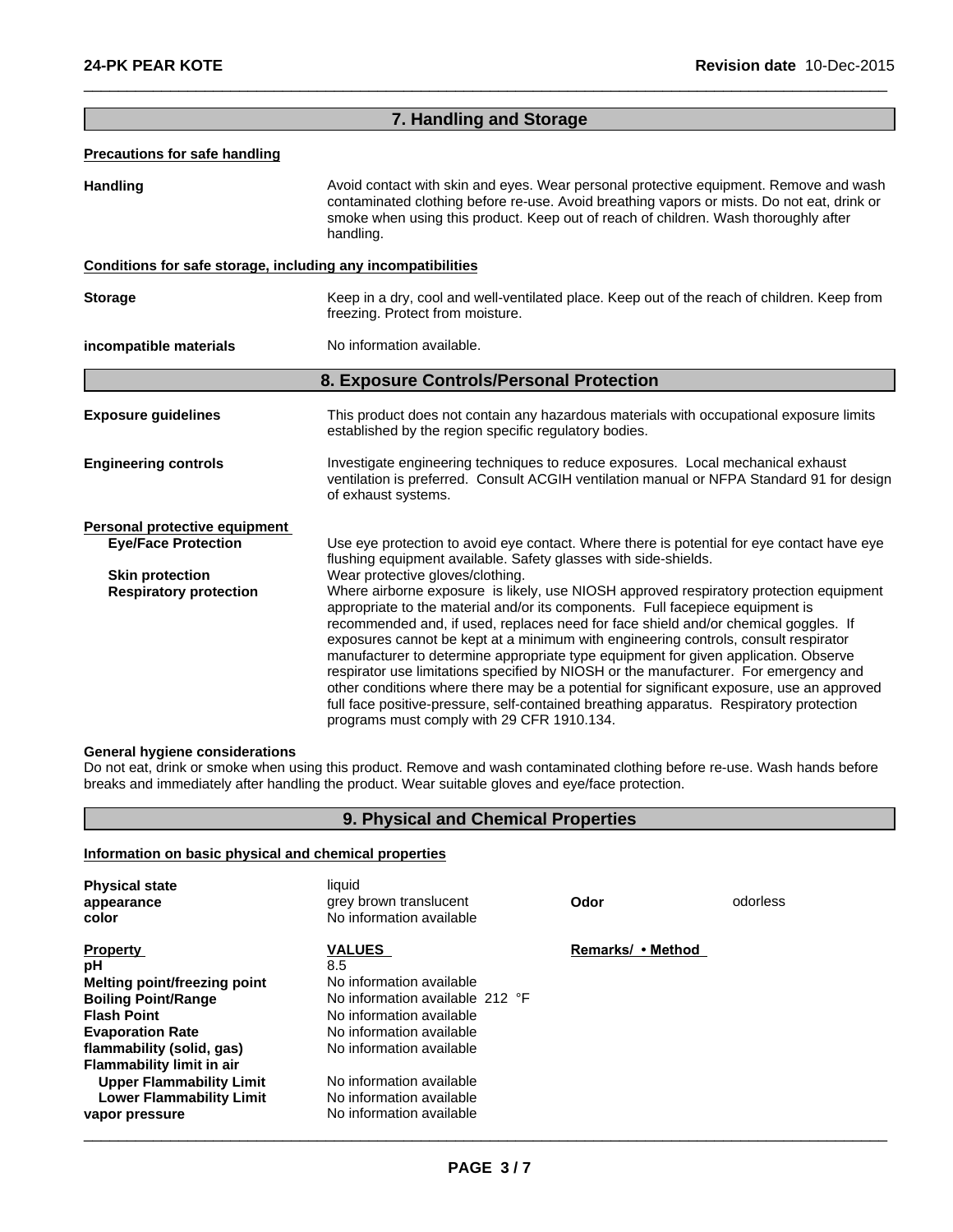| <b>Vapor Density</b>                                                  | No information available |
|-----------------------------------------------------------------------|--------------------------|
| <b>Specific gravity</b>                                               | 1.00                     |
| <b>Water solubility</b>                                               | No information available |
| <b>Solubility in Other Solvents</b>                                   | No information available |
| <b>Partition coefficient: n-octanol/waterNo</b> information available |                          |
| <b>Autoignition temperature</b>                                       | No information available |
| decomposition temperature                                             | No information available |
| Viscosity, kinematic                                                  | No information available |
| <b>Dynamic viscosity</b>                                              | No information available |
| <b>Explosive properties</b>                                           | No information available |
| <b>Oxidizing properties</b>                                           | No information available |
| <b>OTHER INFORMATION</b>                                              |                          |
| Softening point                                                       | No information available |
| molecular weight                                                      | No information available |
| <b>VOC Content</b>                                                    | No information available |
| density                                                               | No information available |
| <b>Bulk density</b>                                                   | No information available |

## **10. Stability and Reactivity**

 $\overline{\phantom{a}}$  ,  $\overline{\phantom{a}}$  ,  $\overline{\phantom{a}}$  ,  $\overline{\phantom{a}}$  ,  $\overline{\phantom{a}}$  ,  $\overline{\phantom{a}}$  ,  $\overline{\phantom{a}}$  ,  $\overline{\phantom{a}}$  ,  $\overline{\phantom{a}}$  ,  $\overline{\phantom{a}}$  ,  $\overline{\phantom{a}}$  ,  $\overline{\phantom{a}}$  ,  $\overline{\phantom{a}}$  ,  $\overline{\phantom{a}}$  ,  $\overline{\phantom{a}}$  ,  $\overline{\phantom{a}}$ 

## **Reactivity**

no data available

### **Chemical stability**

Stable under recommended storage conditions. **Possibility of hazardous reactions** None under normal processing. **Conditions to avoid** Keep away from children. **incompatible materials** No information available. **Hazardous decomposition products** No information available.

## **11. Toxicological Information**

#### **Information on Likely Routes of Exposure**

| <b>Inhalation</b>            |                                             | There is no data available for this product.                                                                                                                                                                                                                                                                                                                                                                                                         |
|------------------------------|---------------------------------------------|------------------------------------------------------------------------------------------------------------------------------------------------------------------------------------------------------------------------------------------------------------------------------------------------------------------------------------------------------------------------------------------------------------------------------------------------------|
| Eye contact                  |                                             | There is no data available for this product.                                                                                                                                                                                                                                                                                                                                                                                                         |
| <b>Skin contact</b>          |                                             | There is no data available for this product.                                                                                                                                                                                                                                                                                                                                                                                                         |
| Ingestion                    |                                             | There is no data available for this product.                                                                                                                                                                                                                                                                                                                                                                                                         |
| <b>Component Information</b> |                                             |                                                                                                                                                                                                                                                                                                                                                                                                                                                      |
|                              |                                             | Carnauba: Allergic reactions have been observed in some individuals exposed to this<br>material. No adverse effects were observed in rats and dogs following repeated dietary<br>exposure. No adverse effects were seen on the ability of male and female rats to reproduce<br>when given this material in the diet for two successive generations. This material produced<br>has produced genetic changes in a standard test using bacterial cells. |
|                              | <b>Information on Toxicological Effects</b> |                                                                                                                                                                                                                                                                                                                                                                                                                                                      |
| <b>Symptoms</b>              |                                             | No information available.                                                                                                                                                                                                                                                                                                                                                                                                                            |
|                              |                                             | Delayed and immediate effects as well as chronic effects from short and long-term exposure                                                                                                                                                                                                                                                                                                                                                           |
|                              |                                             |                                                                                                                                                                                                                                                                                                                                                                                                                                                      |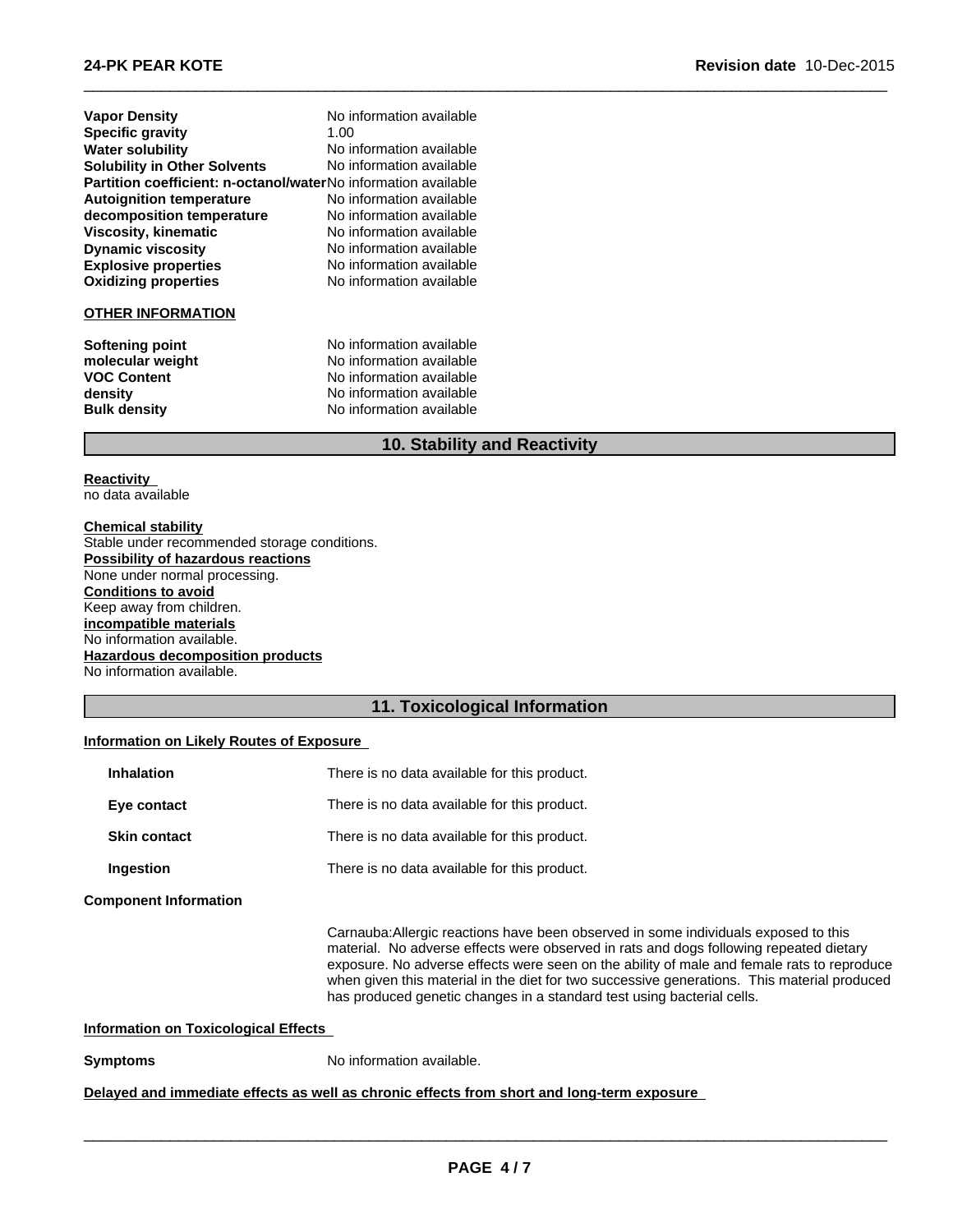| sensitization<br><b>Mutagenic effects</b><br>Carcinogenicity<br><b>Reproductive effects</b><br><b>STOT - Single Exposure</b><br><b>STOT - repeated exposure</b> | No information available.<br>No information available.<br>There are no known carcinogenic chemicals in this product.<br>Not Available.<br>No information available.<br>No information available. |
|-----------------------------------------------------------------------------------------------------------------------------------------------------------------|--------------------------------------------------------------------------------------------------------------------------------------------------------------------------------------------------|
| <b>Aspiration hazard</b>                                                                                                                                        | No information available.                                                                                                                                                                        |
| <b>Numerical Measures of Toxicity - Product information</b>                                                                                                     |                                                                                                                                                                                                  |
|                                                                                                                                                                 | 12. Ecological Information                                                                                                                                                                       |
| <b>ecotoxicity</b>                                                                                                                                              |                                                                                                                                                                                                  |
| No information available                                                                                                                                        |                                                                                                                                                                                                  |
|                                                                                                                                                                 |                                                                                                                                                                                                  |
| <b>Persistence/Degradability</b><br>No information available.                                                                                                   |                                                                                                                                                                                                  |
| <b>Bioaccumulation/Accumulation</b><br>No information available.                                                                                                |                                                                                                                                                                                                  |
|                                                                                                                                                                 |                                                                                                                                                                                                  |
| <b>Other Adverse Effects</b><br>No information available                                                                                                        |                                                                                                                                                                                                  |
|                                                                                                                                                                 |                                                                                                                                                                                                  |
|                                                                                                                                                                 | 13. Disposal Considerations                                                                                                                                                                      |
| <b>Waste Treatment Methods</b>                                                                                                                                  |                                                                                                                                                                                                  |
| <b>Waste Disposal Method</b>                                                                                                                                    | Dispose of in accordance with all applicable federal, state, and local laws and regulations.                                                                                                     |
| <b>Contaminated packaging</b>                                                                                                                                   | Do not reuse empty containers.                                                                                                                                                                   |
|                                                                                                                                                                 |                                                                                                                                                                                                  |

 $\overline{\phantom{a}}$  ,  $\overline{\phantom{a}}$  ,  $\overline{\phantom{a}}$  ,  $\overline{\phantom{a}}$  ,  $\overline{\phantom{a}}$  ,  $\overline{\phantom{a}}$  ,  $\overline{\phantom{a}}$  ,  $\overline{\phantom{a}}$  ,  $\overline{\phantom{a}}$  ,  $\overline{\phantom{a}}$  ,  $\overline{\phantom{a}}$  ,  $\overline{\phantom{a}}$  ,  $\overline{\phantom{a}}$  ,  $\overline{\phantom{a}}$  ,  $\overline{\phantom{a}}$  ,  $\overline{\phantom{a}}$ 

## **14. Transport Information**

| <b>DOT</b>      | NOT REGULATED |
|-----------------|---------------|
| <b>TDG</b>      | NOT REGULATED |
|                 |               |
| <b>IATA</b>     | NOT REGULATED |
| <b>IMDG/IMO</b> | NOT REGULATED |

## **15. Regulatory Information**

| <b>International Inventories</b> |                 |  |  |
|----------------------------------|-----------------|--|--|
| <b>USINV</b>                     | Not determined  |  |  |
| <b>DSL/NDSL</b>                  | Not determined  |  |  |
| <b>EINECS/</b>                   | Complies        |  |  |
| <b>ELINCS</b>                    |                 |  |  |
| <b>ENCS</b>                      | Does not comply |  |  |
| China                            | Complies        |  |  |
|                                  |                 |  |  |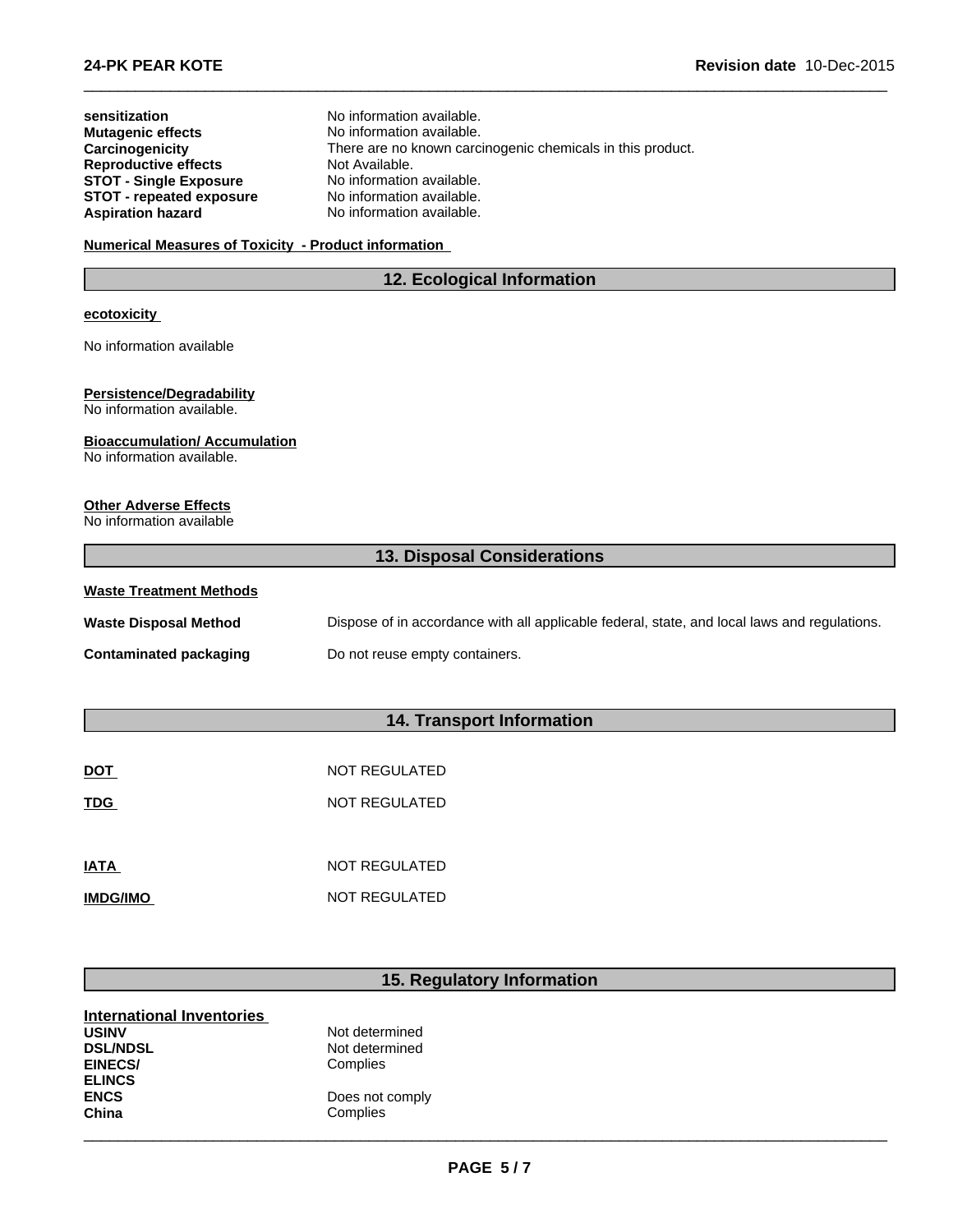| <b>KECL</b><br><b>PICCS</b> | Complies<br>Complies |  |
|-----------------------------|----------------------|--|
| <b>AICS</b><br>TSCA         | Complies<br>Complies |  |

**TSCA** - United States Toxic Substances Control Act Section 8(b) Inventory **DSL/NDSL** - Canadian Domestic Substances List/Non-Domestic Substances List **EINECS/ELINCS** - European Inventory of Existing Commercial Chemical Substances/EU List of Notified Chemical Substances **ENCS** - Japan Existing and New Chemical Substances **IECSC** - China Inventory of Existing Chemical Substances **KECL** - Korean Existing and Evaluated Chemical Substances **PICCS** - Philippines Inventory of Chemicals and Chemical Substances **AICS** - Australian Inventory of Chemical Substances

## **Federal Regulations**

## **SARA 313**

Section 313 of Title III of the Superfund Amendments and Reauthorization Act of 1986 (SARA). This product does not contain any chemicals which are subject to the reporting requirements of the Act and and Title 40n of the Code of Federal Regulations, Part 372.

 $\overline{\phantom{a}}$  ,  $\overline{\phantom{a}}$  ,  $\overline{\phantom{a}}$  ,  $\overline{\phantom{a}}$  ,  $\overline{\phantom{a}}$  ,  $\overline{\phantom{a}}$  ,  $\overline{\phantom{a}}$  ,  $\overline{\phantom{a}}$  ,  $\overline{\phantom{a}}$  ,  $\overline{\phantom{a}}$  ,  $\overline{\phantom{a}}$  ,  $\overline{\phantom{a}}$  ,  $\overline{\phantom{a}}$  ,  $\overline{\phantom{a}}$  ,  $\overline{\phantom{a}}$  ,  $\overline{\phantom{a}}$ 

| ves |
|-----|
| NO. |
| No  |
| No  |
| No  |
|     |

**CERCLA RCRA Pesticide Information** 

**State Regulations** 

**State Right-to-Know International regulations U.S. EPA Label information EPA Pesticide registration number** Not applied

| <b>16. Other Information</b>       |                 |                                                                    |                      |                          |
|------------------------------------|-----------------|--------------------------------------------------------------------|----------------------|--------------------------|
| <b>NFPA</b>                        | <b>HEALTH 2</b> | flammability 0                                                     | <b>Instability 0</b> | <b>Physical hazard -</b> |
| <b>Preparation Date</b>            | 07-Apr-2015     |                                                                    |                      |                          |
| <b>Revision date</b>               |                 | 10-Dec-2015                                                        |                      |                          |
| <b>Revision Summary</b>            |                 |                                                                    |                      |                          |
| Update Section 9 Update section 13 |                 |                                                                    |                      |                          |
| <b>Disclaimer</b>                  |                 |                                                                    |                      |                          |
|                                    |                 | <b>CONDITIONS OF SALE AND LIMITATION OF WARRANTY AND LIABILITY</b> |                      |                          |
|                                    |                 |                                                                    |                      |                          |

**NOTICE: Read the entire Directions for Use and Conditions of Sale and Limitation of Warranty and Liability before buying or using this product. If the terms are not acceptable, return product at once, unopened, and the purchase price will be refunded. It is impossible to eliminate all risks associated with the use of this product. All such risks shall be assumed by Buyer and User, and Buyer and User agree to hold Decco US Post-Harvest, Inc. harmless from any claims relating to such factores.**

**To the extent consistent with applicable law, Decco US Post-Harvest Inc. makes no warranties or merchantability or of fitness for a particular purpose nor any other express or implied warranty except as stated on this MSDS.**